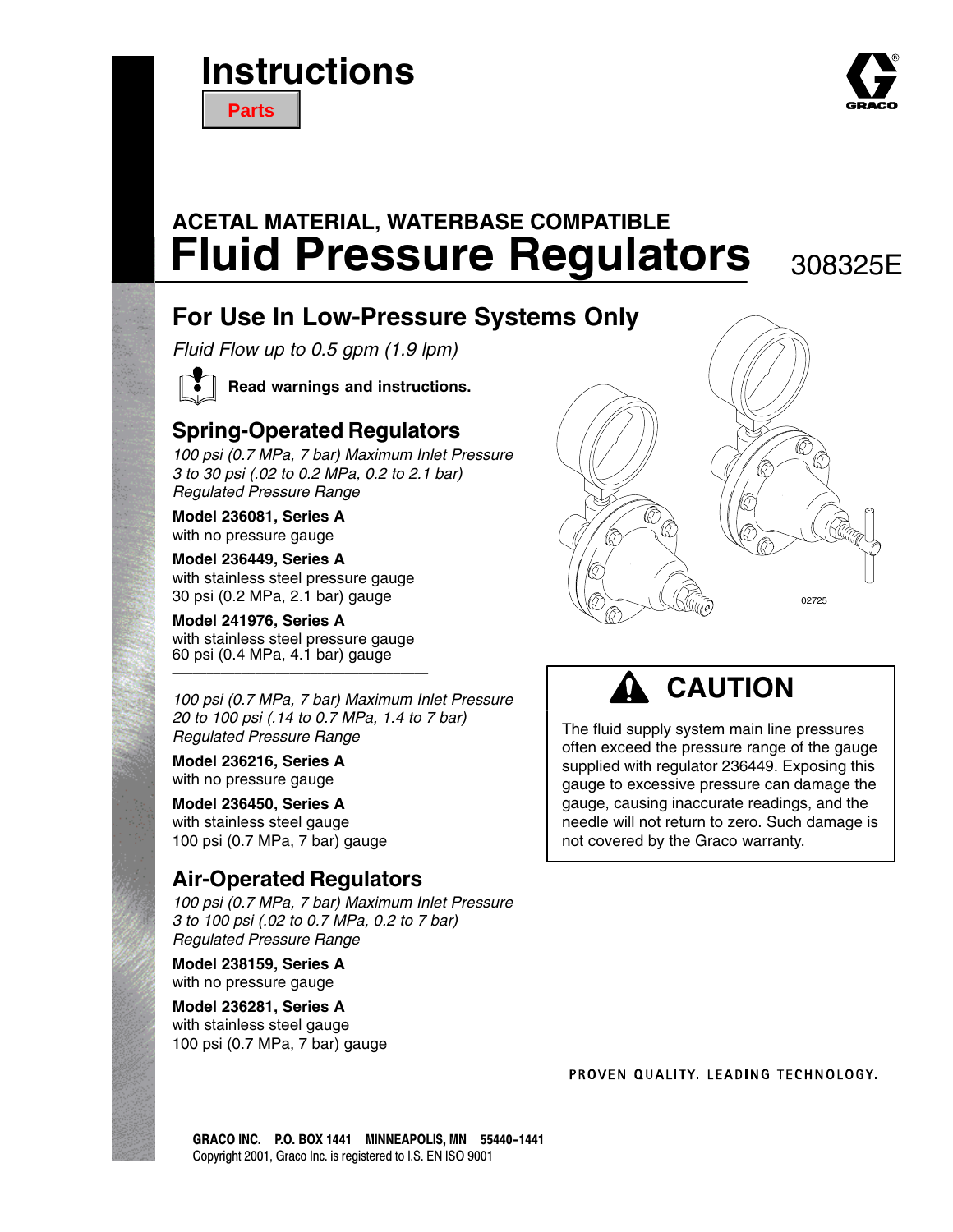# **Table of Contents**

# **Symbols**

### **Warning Symbol**

## **WARNING**

This symbol alerts you to the possibility of serious injury or death if you do not follow the instructions.

### **Caution Symbol**

# **A CAUTION**

This symbol alerts you to the possibility of damage to or destruction of equipment if you do not follow the instructions.



Comply with all applicable local, state, and national fire, electrical, and safety regulations.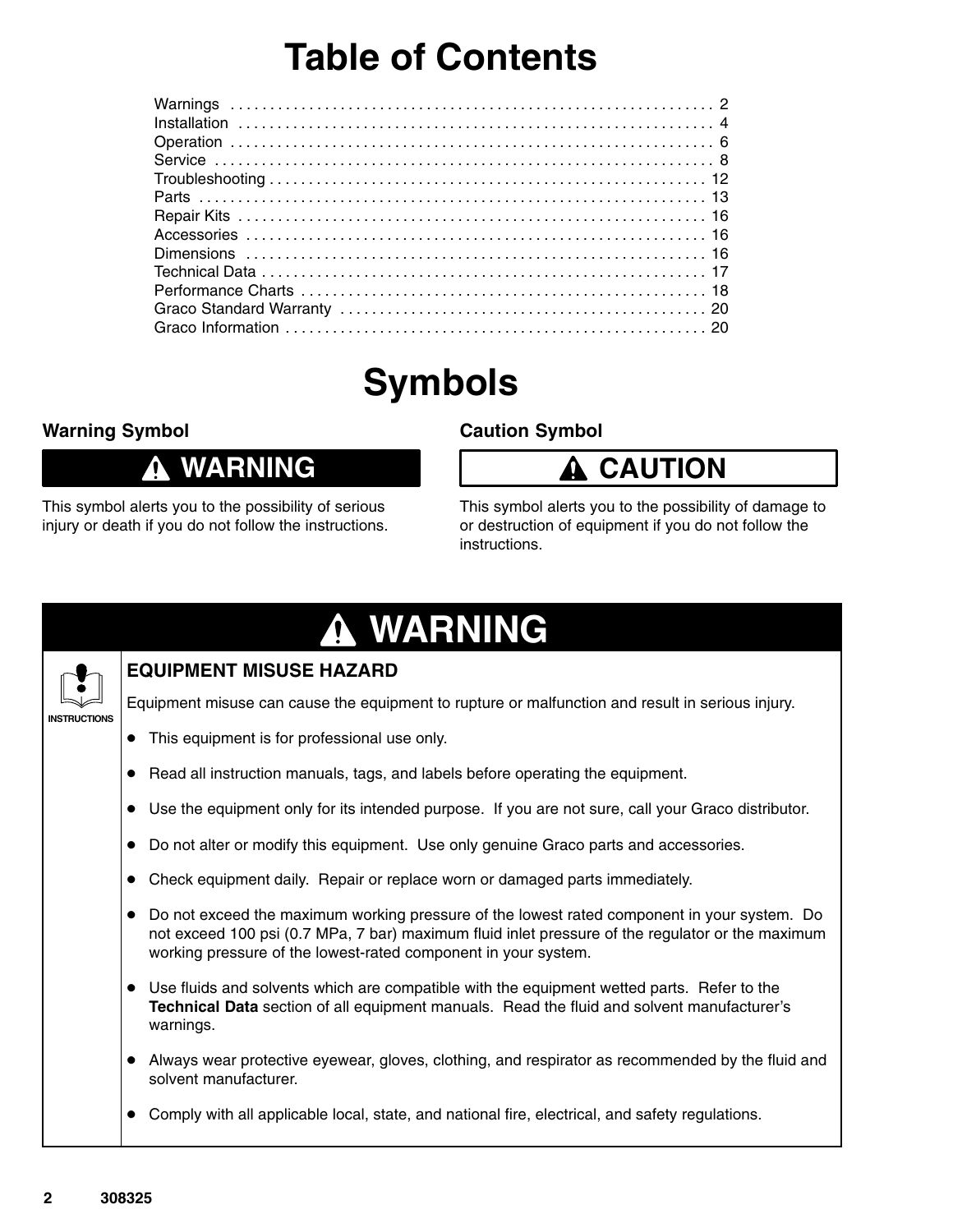### **WARNING**  $\boldsymbol{\Lambda}$

| <b>INJECTION HAZARD</b>                                                                                                                                                                                                                                                     |
|-----------------------------------------------------------------------------------------------------------------------------------------------------------------------------------------------------------------------------------------------------------------------------|
| Spray from the gun, leaks, or ruptured components can inject fluid into your body and cause extremely<br>serious injury, including the need for amputation. Fluid splashed in the eyes or on the skin can also<br>cause serious injury.                                     |
| • Fluid injected into the skin might look like just a cut, but it is a serious injury. Get immediate<br>medical attention.                                                                                                                                                  |
| Do not point the gun at anyone or at any part of the body.                                                                                                                                                                                                                  |
| • Do not put your hand or fingers over the spray gun tip or extruder gun tip.                                                                                                                                                                                               |
| Do not stop or deflect leaks with your hand, body, glove or rag.<br>$\bullet$                                                                                                                                                                                               |
| Always have the tip guard and the trigger guard on the gun when spraying.<br>$\bullet$                                                                                                                                                                                      |
| • Check the gun diffuser operation weekly. Refer to the gun manual.                                                                                                                                                                                                         |
| • Be sure the gun trigger safety operates before spraying.                                                                                                                                                                                                                  |
| • Lock the gun trigger safety when you stop dispensing.                                                                                                                                                                                                                     |
| • Follow the Pressure Relief Procedure on page 4 if the spray tip clogs and before cleaning,<br>checking, or servicing the equipment.                                                                                                                                       |
| Tighten all fluid connections before operating the equipment.                                                                                                                                                                                                               |
| • Check the hoses, tubes, and couplings daily. Replace worn or damaged parts immediately. Do not<br>repair high pressure couplings; you must replace the entire hose.                                                                                                       |
| • Fluid hoses must have spring guards on both ends to help protect them from rupture caused by<br>kinks or bends near the couplings.                                                                                                                                        |
| <b>TOXIC FLUID HAZARD</b>                                                                                                                                                                                                                                                   |
| Graco does not manufacture or supply the reactive chemical components that may be used in this<br>equipment and is not responsible for injury or property loss, damage, expense or claims (direct or<br>consequential) that arise from the use of such chemical components. |

United States Government safety standards have been adopted under the Occupational Safety and Health Act. You should consult these standards––particularly the General Standards, Part 1910 and the Construction Standards, Part 1926.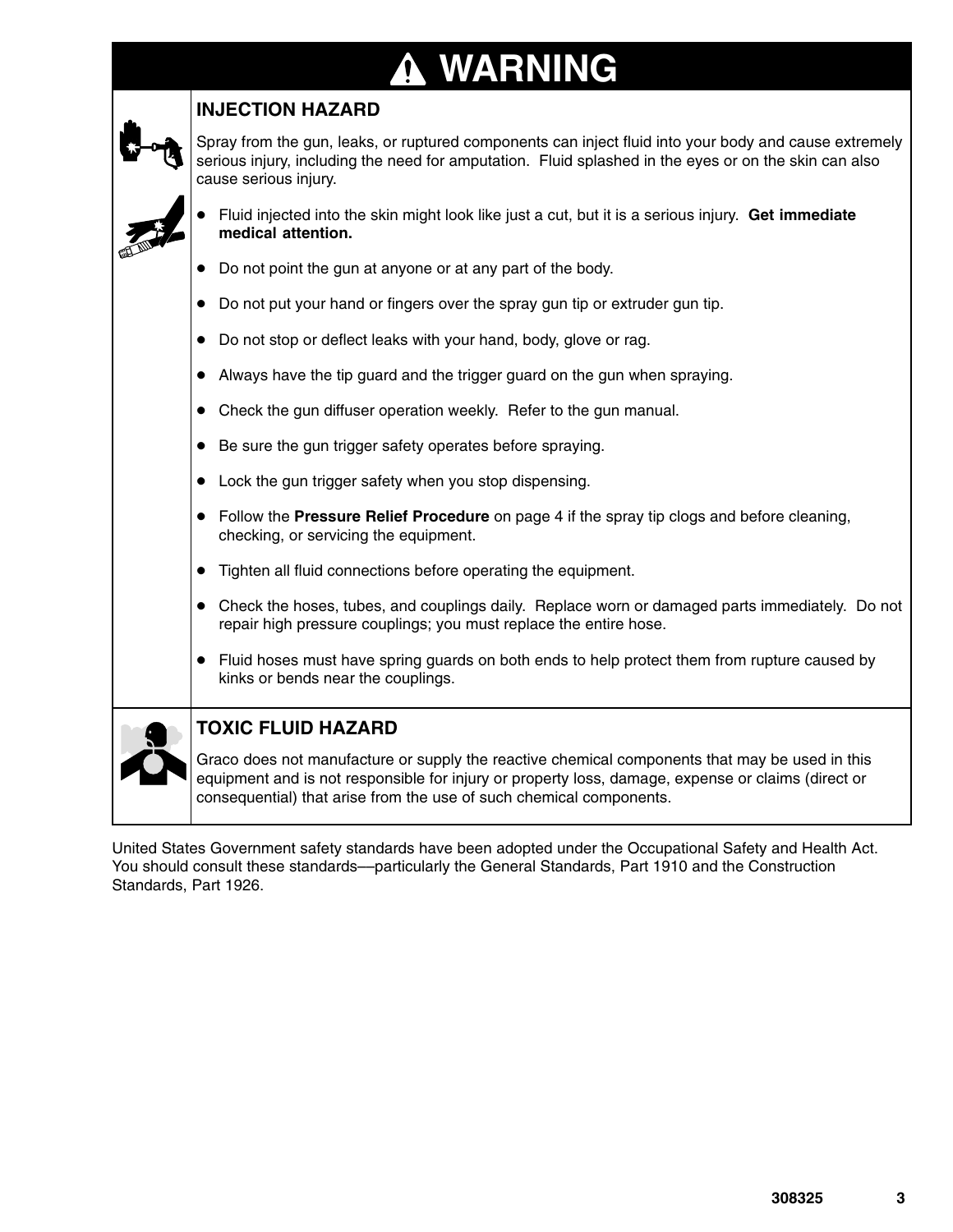# **Installation**

### **Introduction**

Fluid pressure regulators are used for accurate, positive control of the fluid pressure to spray guns, dispensing valves or atomizing heads.

Regulators installed at circulating line take-offs or pumps are used to reduce main line pressure and maintain the desired fluid pressure to the spray gun or atomizing head.

## **Before Installing the Fluid Regulator**

- 1. Determine where to locate the regulator.
- 2. Install a ball valve for the regulator inlet and outlet.
- 3. Install temporary plumbing between the ball valves.
- 4. Thoroughly flush the system to remove metal chips and other contaminants and to check for leaks.

### **Installing the Fluid Regulator**

- 1. See Figs. 1 and 2 on page 5. Install one regulator for each spray gun. Mount the regulator in a vertical position for the best flow and minimum pigment settling. The gauge, if used, must be mounted vertically. If the regulator is mounted horizontally, an elbow must be used so the gauge will be vertical.
- 2. Put sealer on threaded connections, except on swivel unions as it interferes with the swivel action.
- 3. Flush and test the entire system. Be sure to follow the flushing procedure on page 6.

## **A CAUTION**

Avoid overtightening threaded connections into the regulator's plastic inlet and outlet threads. Check to be sure the threaded connections are tight and leak-free, but **do not overtighten!**

## **Pressure Relief Procedure**

## **WARNING**



#### **INJECTION HAZARD**

The system pressure must be manually relieved to prevent the system from starting or spraying accidentally. Fluid

under high pressure can be injected through the skin and cause serious injury. To reduce the risk of an injury from injection, splashing fluid, or moving parts, follow the **Pressure Relief Procedure** whenever you

- Are instructed to relieve the pressure
- $\bullet$ Stop spraying
- $\bullet$ Check or service any of the system equipment
- $\bullet$ Install or clean the spray tips
- 1. Shut off the pump.
- 2. Close the fluid regulator's inlet ball valve (B). Refer to Fig.1, page 5.
- 3. Relieve fluid pressure in the fluid regulator by triggering the spray gun.
- 4. In spring-operated regulators, turn the adjustment handle (1) counterclockwise until the spring force is relieved.

*If you suspect that the spray tip or hose is completely clogged, or that pressure has not been fully relieved after following the steps above, very slowly* loosen the tip guard retaining nut or hose end coupling and relieve pressure gradually, then loosen completely, then clear the tip or hose.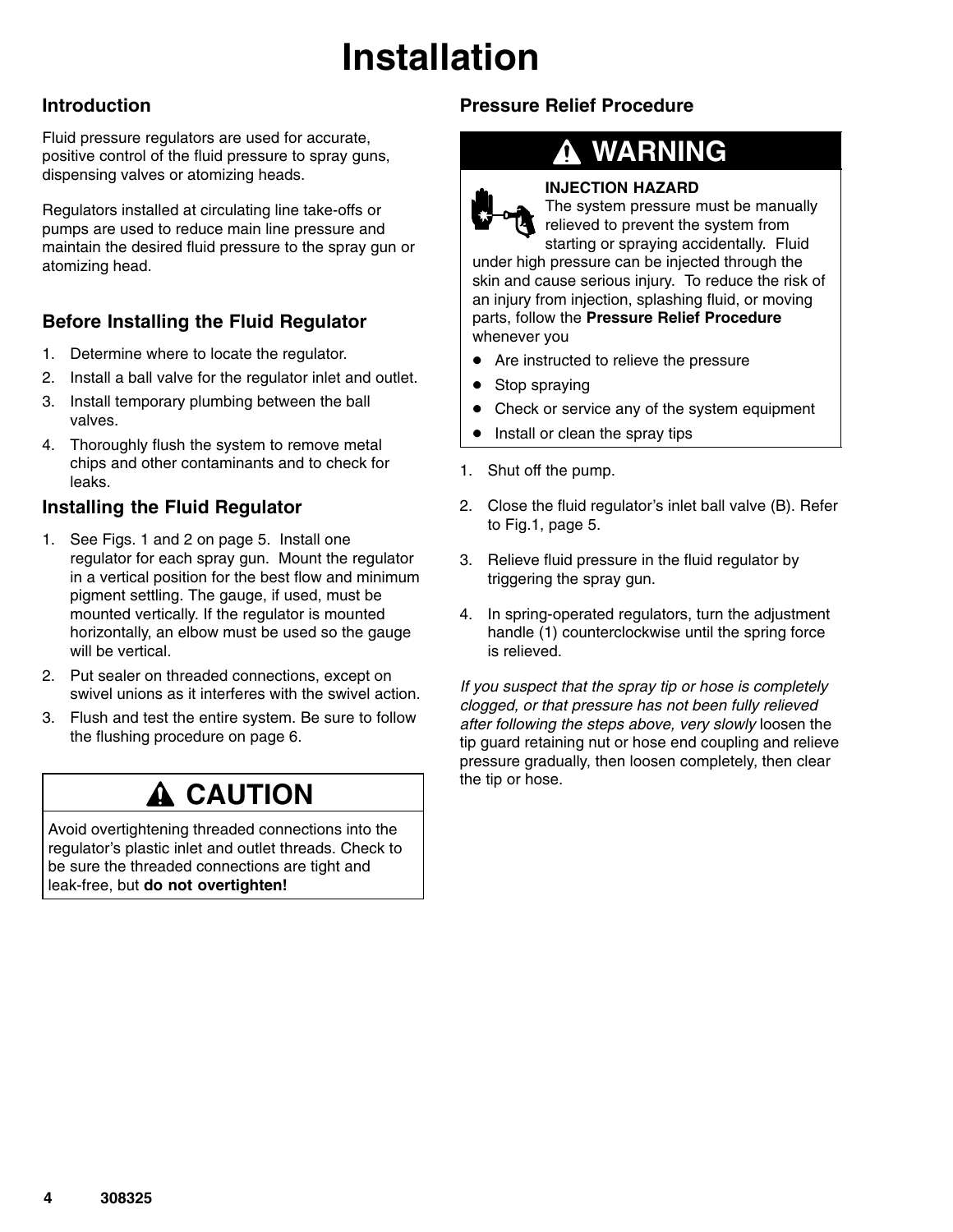# **Installation**

### **Spring-Operated Regulator Installation**

Models 236081, 236216 (without gauge) 236449, 236450, 241976 (with gauge)



#### **Fig. 1**

### **Pilot Regulator Air Supply Line Air-Operated Regulator Installation**

Model 238159 (without gauge) Model 236281 (with gauge)

#### **KEY**

- A Fluid supply
- B Inlet ball valve
- C Outlet ball valve
- D Air filter, regulator, and moisture separator
- E Air supply



**Fig. 2**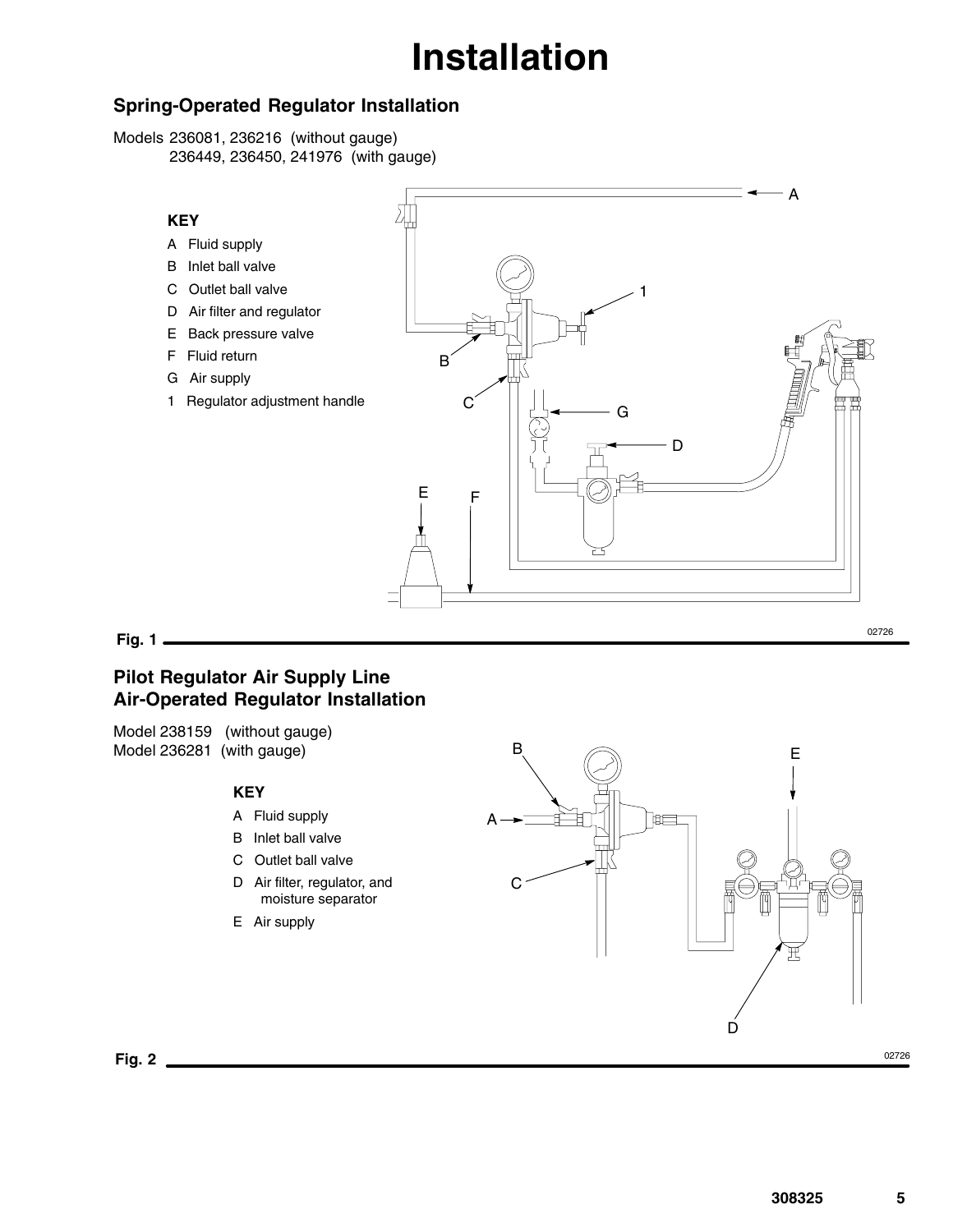# **Operation**

# **A CAUTION**

- $\bullet$  The new system **must** be cleaned and tested thoroughly before admitting fluid to the regulator to avoid contaminants clogging or damaging the regulator.
- **Always** use the lowest possible air and fluid pressures for your application. High pressures can cause premature spray tip, regulator, and pump wear.

**NOTE:** Reference numbers and letters in parentheses in the text refer to Figs.1 through 5 and the Parts Drawings.

### **Regulating Fluid Pressure**

#### **Spring Operated Regulators**

- 1. Close the regulator: turn the adjustment handle (1) counterclockwise to relieve the spring tension. See Fig. 3.
- 2. Start the pump and open the fluid regulator's inlet ball valve (B) to admit fluid to the regulator. See Fig. 1.
- 3. Turn the adjustment handle (1) *clockwise* to increase fluid pressure. See Fig. 3. Adjust for the desired spray pattern. *Before reducing the regulator pressure, partially relieve pressure in the gun hose to ensure the correct gauge reading. Tighten the jam nut (3) to the regulator cap (5) to ensure the proper pressure setting.*



#### **Air Operated Regulators**

- 1. Start the pump and open the fluid regulator's inlet ball valve (B) to admit fluid to the regulator. See Fig. 2.
- 2. Increase the air pressure to obtain the desired fluid pressure. *Before reducing the regulator pressure,* partially relieve pressure in the gun hose to ensure the correct gauge reading.

**NOTE**: Make sure the air bleed hole (J) in the air line fitting (2) is not plugged. Refer to Fig. 4. For the best results, use an air regulator with at least a two inch diameter diaphragm to control this fluid regulator.

### **Flushing Procedure**

- 1. Flush the regulator with a compatible solvent whenever the rest of the system is flushed.
- 2. Remove the gauge if the fluid pressure will exceed the gauge range.
- 3. *Spring Operated Regulators Only*
	- a. Shut off the pump and relieve fluid pressure in the system by opening the back pressure valve (E) or other bypass valve. See Fig. 1.
	- b. Turn the adjustment handle (1) clockwise to open the regulator valve to the desired flushing outlet pressure and flow. See Fig. 3.
- 4. *Air Operated Regulator Only*
	- a. Increase the air pressure to obtain desired fluid flushing pressure.
	- b. Make sure the air bleed hole (J) in the air line fitting (2) is not plugged. Refer to Fig. 4.
- 5. Flush until thoroughly clean. Always use the lowest possible pressure when flushing.
- 6. *Spring Operated Regulators Only* After flushing, turn the adjustment handle (1) counterclockwise to the previous pressure setting. Partially relieve pressure in the gun hose to ensure the correct gauge reading.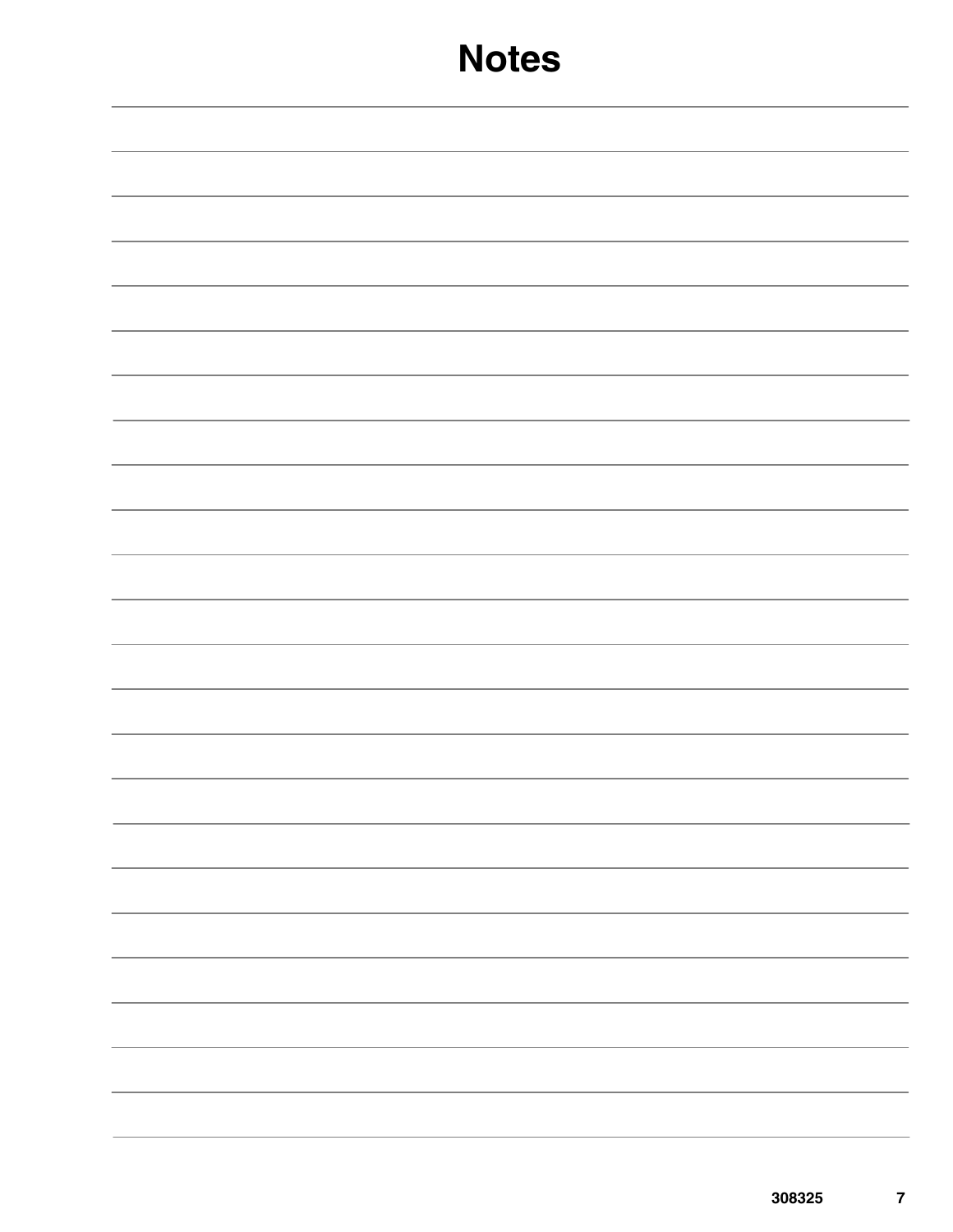### **Air Operated Regulator**

#### **Disassembly**

- 1. Shut off the pump. Close the ball valve at the regulator's air inlet. Refer to Fig. 2, page 5.
- 2. Release all the air and fluid pressure in the regulator and disconnect the air and fluid lines.
- 3. Remove the regulator from the system. Remove the eight hex head screws (18) and nuts (19) from the regulator cap (5) and the housing (20). See Fig. 4.
- 4. Remove the o-ring (6\*) from the regulator cap (5). Remove the jam nut (9) and the washer (10) from the diaphragm plate (13).
- 5. Remove the diaphragm (11\*) and gasket (12\*).
- 6. Remove the valve seat (14\*) and the o-ring (15\*) from the regulator body.

## **A** CAUTION

Use special care when handling the hard carbide ball (16\*) and seat (14\*) to avoid damage to them.

- 7. Remove the ball (16\*) and the spring (17\*).
- 8. Thoroughly clean and inspect all parts. Replace any parts that appear to be worn or damaged.

#### **Reassembly**

1. Place the spring (17\*) into the housing (20), then the ball (16\*) on top of the spring.

# **CAUTION**

Use special care when tightening the seat (14\*). Tighten the seat by hand several turns before using a wrench. Use care not to strip the plastic threads in the housing (20).

- 2. Tighten the seat (14\*) and the o-ring (15\*) into the housing. Torque to 37–43 in–lbs (4.1–4.8 N.m).
- 3. Assemble the following parts onto the diaphragm plate (13). Place the gasket (12\*) and diaphragm (11\*), with the blue PTFE side facing down, toward the diaphragm plate (13). Place the washer (10), with ridges facing the rubber side of the diaphragm, onto the diaphragm plate (13). Secure them with the jam nut (9). Torque the jam nut onto the diaphragm plate to 28–32 ft–lb (38–43 N.m).
- 4. Install the assembled parts in the housing (20), with the stem on the diaphragm plate (13) oriented towards the seat (14\*).
- 5. Apply thread sealant and tighten the air line fitting (2) into the nut (4) in the cap (5). Torque to 140–160 in–lb (16–18 N.m).
- 6. Place the hex head screws (18) into the eight holes in the cap (5) and install onto the housing (20) with the nuts (19) located around the housing holes. Torque the eight hex head screws in the sequence shown on the Top View in Fig. 4.

**NOTE:** Numbers on the diagram indicate the tightening sequence. Torque screws evenly to 60 in–lb (6.8 N.m), three times, consecutively, to compensate for diaphragm relaxation.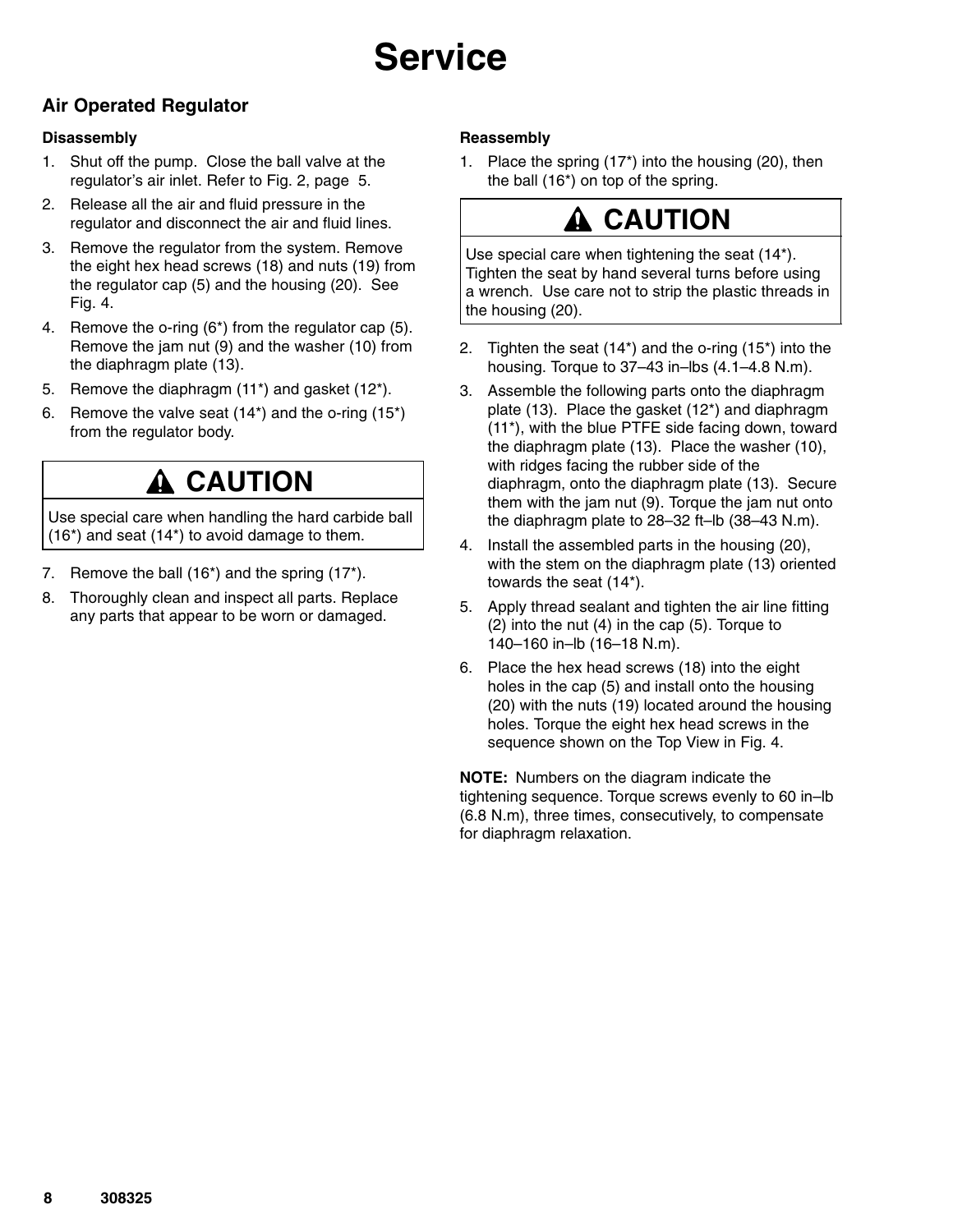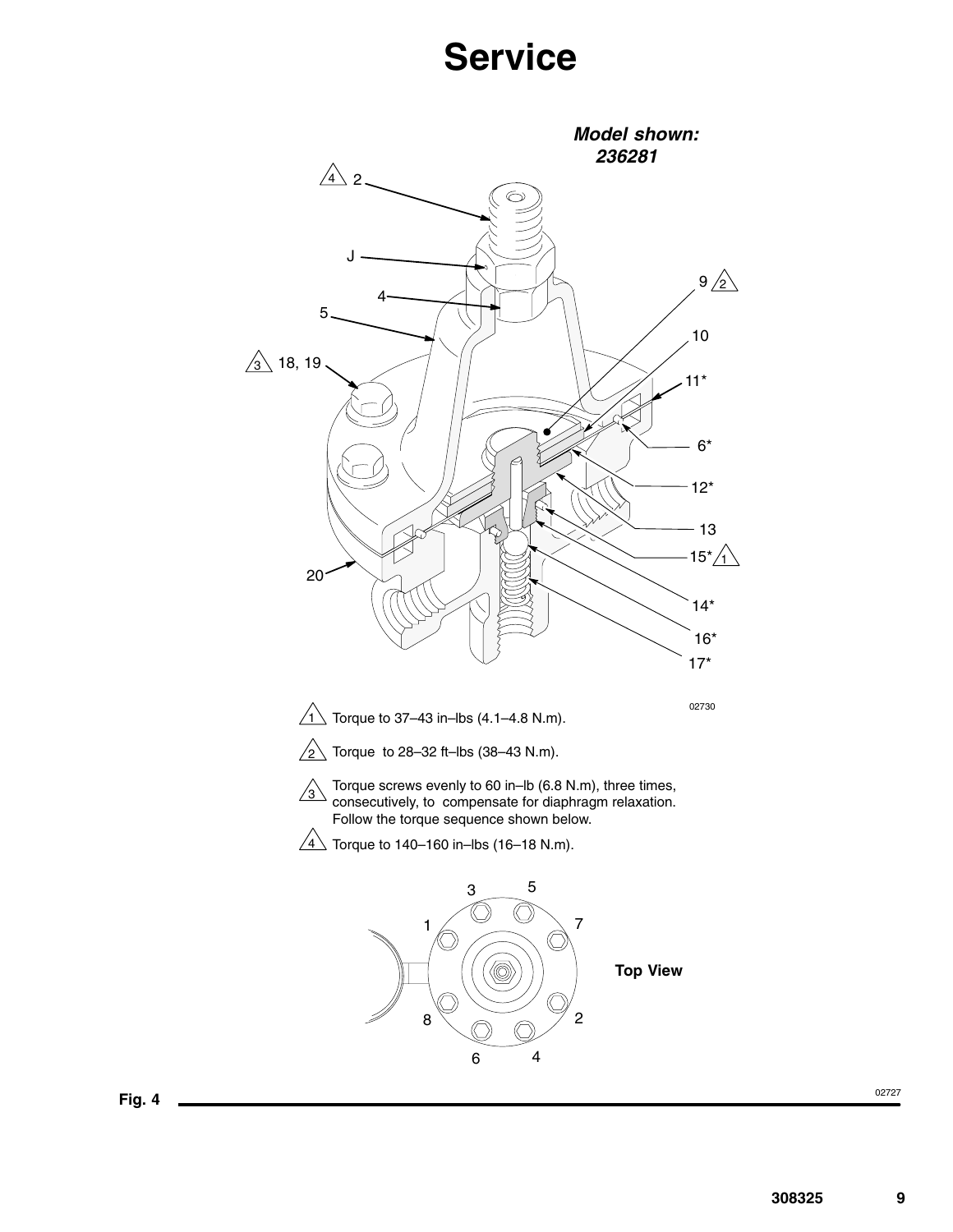## **Spring Operated Regulators**

#### **Disassembly**

- 1. Shut off the pump. Close the ball valve at the regulator's fluid inlet. Refer to Fig. 1, page 5.
- 2. Release all fluid pressure in the regulator and disconnect the fluid line. Remove the regulator from the system.
- 3. Turn the adjustment handle (1) counterclockwise until the spring force is relieved (Fig. 3).
- 4. Remove the eight hex head screws (18) and nuts (19) from the regulator cap (5) and the housing (20). See Fig. 5.
- 5. Remove the spring (8), spring guide (7), and o-ring (6\*) from the regulator cap (5). Remove the jam nut (9) and the washer (10) from the diaphragm plate (13).
- 6. Remove the diaphragm (11\*) and the gasket (12). Remove the valve seat (14\*) and o-ring (15\*) from the regulator body.

# **A CAUTION**

Use special care when handling the hard carbide ball (16\*) and seat (14\*) to avoid damage to them.

- 7. Remove the ball (16\*) and spring (17\*).
- 8. Thoroughly clean and inspect all parts. Replace any parts that appear to be worn or damaged.

### **Reassembly**

1. Place the spring (17\*) into the housing (20), then the ball (16\*) on top of the spring.

# **CAUTION**

Use special care when tightening the seat (14). Tighten it by hand several turns before using a wrench. Use care not to strip the plastic threads in the housing (20).

- 2. Tighten the seat (14\*) and the o-ring (15\*) into the housing. Torque to 37–43 in–lbs (4.1–4.8 N.m).
- 3. Assemble the following parts onto the diaphragm plate (13). First, place the gasket (12\*) and diaphragm (11\*), with the blue PTFE side facing down, towards the diaphragm plate (13). Then, place the washer (10), with ridges facing the rubber side of the diaphragm, onto the diaphragm plate (13). Secure them with the jam nut (9). Torque the jam nut onto the diaphragm plate to 28–32 ft–lb (38–43 N.m).
- 4. Install the assembled parts in the housing (20), with the stem on the diaphragm plate (13) oriented towards the seat (14\*).
- 5. Coat the outer surfaces of the spring (8) with no. 2 lithium base grease to reduce possible friction.
- 6. Place the spring (8) on top of the jam nut (9) and the spring guide (7) on top of the other end of the spring. Apply no.2 lithium base grease in the drill point of the spring guide for lubrication.
- 7. Place the hex head screws (18) into the eight holes in the cap (5) and install onto the housing (20) with the nuts (19) located around the housing holes. Torque the eight hex head screws in the sequence shown on the Top View in Fig. 5.
- 8. Screw the adjustment handle (1) into the nut (4) in the regulator cap (5).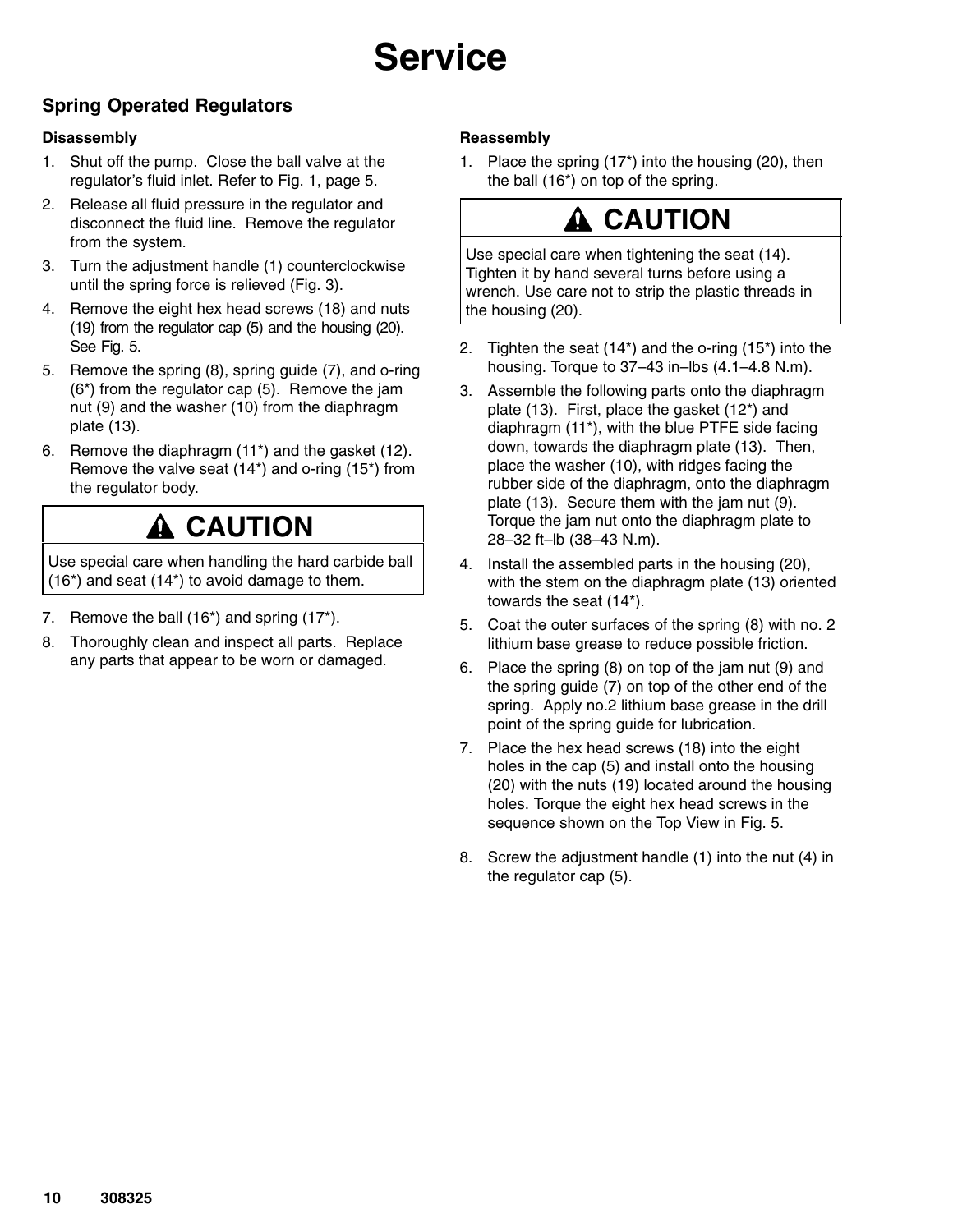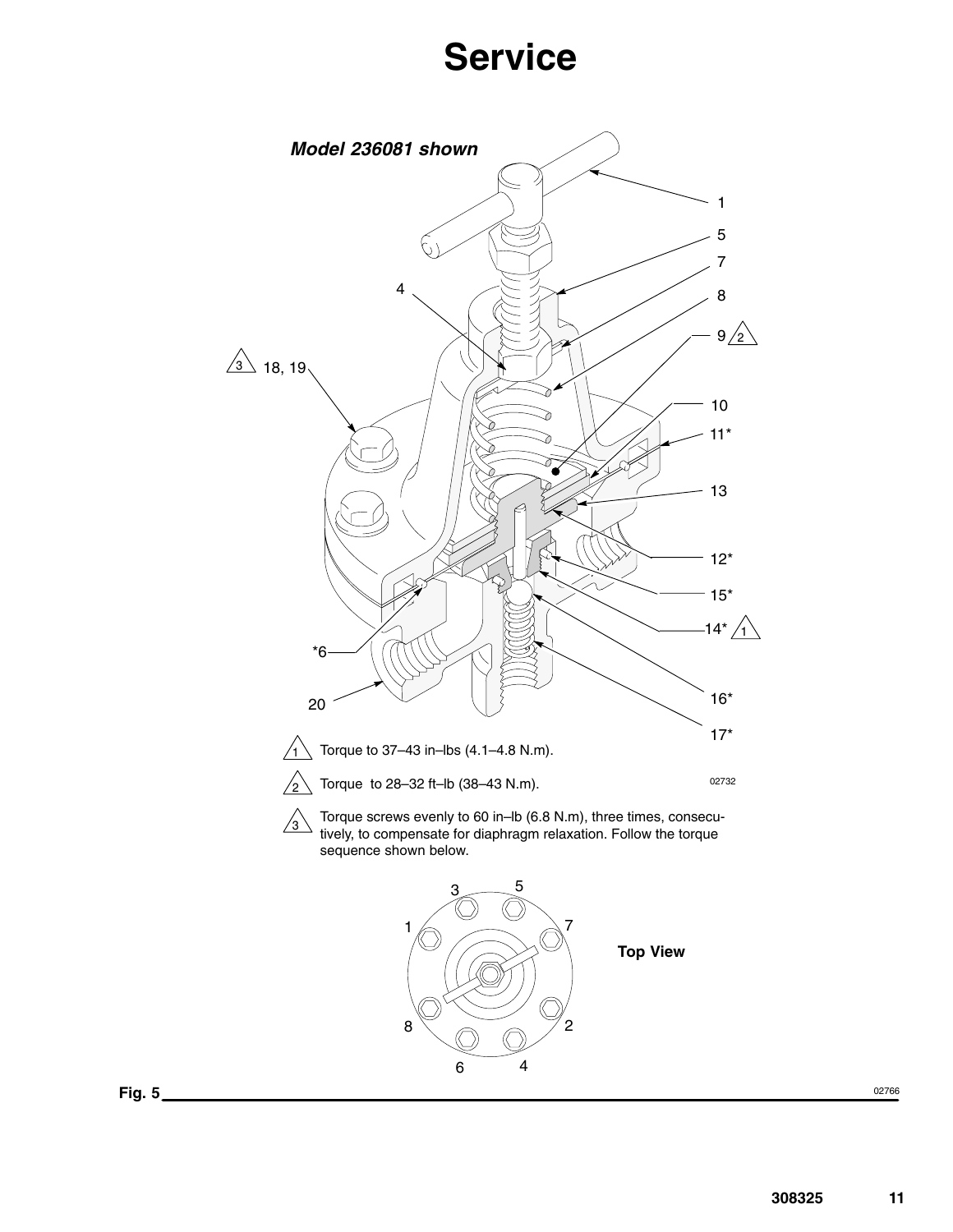# **Troubleshooting**

**NOTE:** Check all possible remedies in the Troubleshooting Chart before disassembling the fluid regulator.

#### **WARNING**  $\boldsymbol{\Lambda}$

To reduce the risk of serious injury whenever you are instructed to relieve pressure, always follow the **Pressure Relief Procedure** on page 4.

| <b>Problem</b>                                                | Cause                                                                                | <b>Solution</b>                                                   |
|---------------------------------------------------------------|--------------------------------------------------------------------------------------|-------------------------------------------------------------------|
| No pressure regulation.                                       | Damaged or clogged air regulator<br>or line (236281 or 238159).                      | Clear obstruction in line, service<br>regulator if necessary.     |
|                                                               | No flow or pressure to the inlet of<br>the regulator.                                | Clear obstruction in the fluid line to<br>the regulator.          |
|                                                               | Damaged diaphragm (11*).                                                             | Replace diaphragm.                                                |
| Fluid leaks from between the cap<br>(5) and the housing (20). | Loose cap (5).                                                                       | Tighten screws (18,19) in se-<br>quence shown in Service section. |
|                                                               | Worn gasket (12*).                                                                   | Replace gasket.                                                   |
|                                                               | Worn o-ring (6*).                                                                    | Replace o-ring.                                                   |
| Pressure creeps above setting.                                | Damaged or clogged air regulator<br>or line (236281 or 238159).                      | Clear obstruction in line, service<br>regulator if necessary.     |
|                                                               | Damaged diaphragm (11*).                                                             | Replace diaphragm.                                                |
|                                                               | Contamination between ball (16*)<br>and seat (14*).                                  | Replace ball (16*), seat (14*), and<br>o-ring (15*).              |
| Pressure drops below setting.                                 | Damaged or clogged air regulator<br>or line (236281 or 238159).                      | Clear obstruction in line, service<br>regulator if necessary.     |
|                                                               | Empty/clogged supply line.                                                           | Fill/flush supply line.                                           |
|                                                               | Clogged air spray gun or fluid dis-<br>pensing valve.                                | Replace, see gun or valve manual<br>for service instructions.     |
|                                                               | Using regulator beyond its rated<br>flow capacity, see Technical Data<br>on page 17. | Install additional regulators.                                    |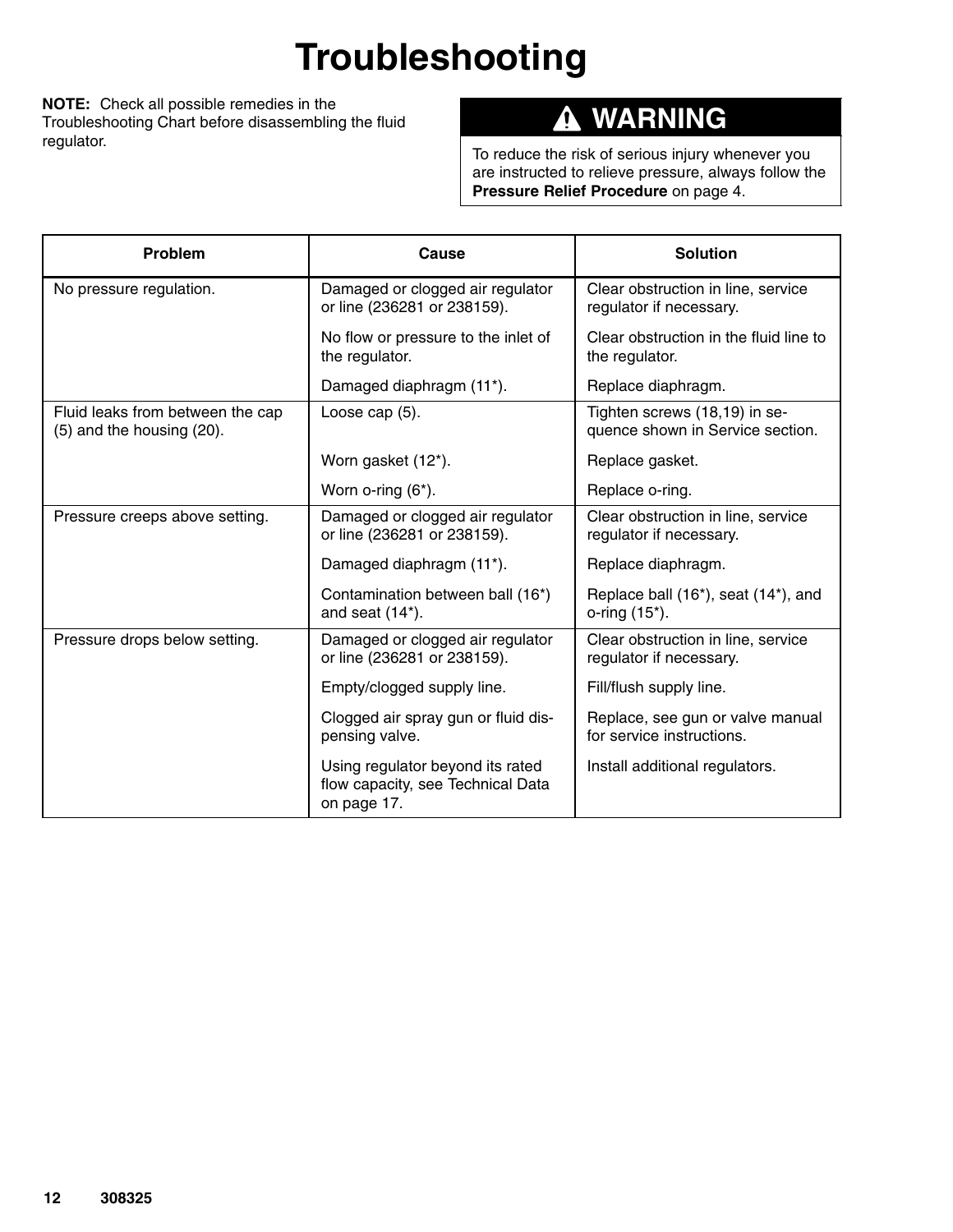# **Parts**

## <span id="page-12-0"></span>**Spring-Operated Regulators**

*3 to 30 psi (.02 to 0.2 MPa, 0.2 to 2.1 bar) Regulated Pressure Range* Model 236081, Series A, includes items 1 to 20 (no gauge) Model 236449, Series A, includes items 1 to 20, and 30 (30 psi gauge) Model 241976, Series A, includes items 1 to 20, and 28 (60 psi gauge)



| Ref.<br>No. | Part No. | <b>Description</b>         | Qty. | Ref.<br>No. | Part No. | <b>Description</b>             | Qty. |
|-------------|----------|----------------------------|------|-------------|----------|--------------------------------|------|
|             | 236590   | Adjustment Handle Assembly |      | $14*$       | 188944   | SEAT, valve; stainless steel   |      |
| 3           | 101448   | NUT, jam; 3/8-24 unf-2b    |      | $15*$       | 109450   | O-RING; PTFE                   |      |
| 4           | 106292   | NUT, hex; 3/8-24 unf-2b    |      | $16*$       | 102922   | BALL, tungsten carbide         |      |
| 5           | 188943   | CAP, regulator             |      | $17*$       | 112204   | SPRING, compression, ball      |      |
| $6*$        | 112349   | O-RING, buna               |      | 18          | 112547   | SCREW, flanged hex head;       |      |
| 7           | 188949   | GUIDE, spring              |      |             |          | 1/4-20 unc-2a x 1"             | 8    |
| 8           | 112203   | SPRING, compression,       |      | 19          | 112248   | NUT, hex, retaining;           |      |
|             |          | adjusting, yellow          |      |             |          | 1/4-20 unc-2b                  | 8    |
| 9           | 171858   | NUT, jam, special;         |      | 20          | 188942   | HOUSING, regulator             |      |
|             |          | 11/16-16 unc-2b            |      | 28          | 195583   | GAUGE, pressure,               |      |
| 10          | 171862   | WASHER, diaphragm          |      |             |          | 60 psi (0.4 MPa, 4 bar);       |      |
| $11*$       | 112348   | DIAPHRAGM; PTFE with nylon |      |             |          | stainless steel (model 241976) |      |
|             |          | fabric/buna-n base         |      | 30          | 187875   | GAUGE, pressure,               |      |
| $12*$       | 172132   | GASKET; cellulose fiber    |      |             |          | 30 psi (0.2 MPa, 2 bar);       |      |
| 13          | 236591   | Diaphragm Plate Assembly   |      |             |          | stainless steel (model 236449) |      |
|             |          | 11/16-16 unc-2a            |      |             |          |                                |      |

*\* These parts are included in Repair Kit 236589, which may be purchased separately.*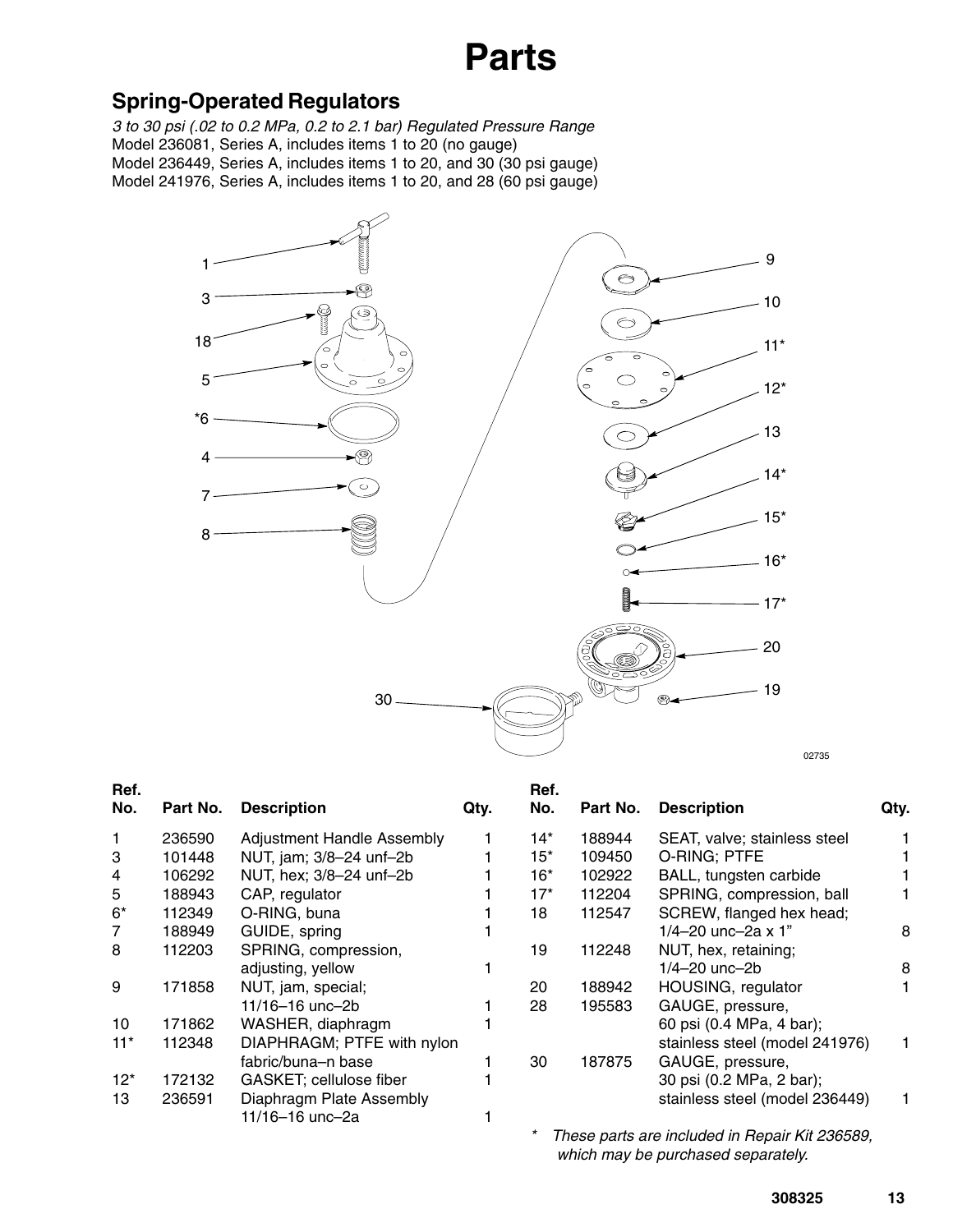# **Parts**

## **Spring-Operated Regulators**

4

7

8

\*6

1

3

18

5

*20 to 100 psi (.14 to 0.7 MPa, 1.4 to 7 bar) Regulated Pressure Range* Model 236216, Series A, includes items 1 to 20 (no gauge) Model 236450, Series A, includes items 1 to 30 (100 psi gauge)



02735

| Ref.<br>No. | Part No. | <b>Description</b>                | Qty. | Ref.<br>No. | Part No. | <b>Description</b>                            | Qty. |
|-------------|----------|-----------------------------------|------|-------------|----------|-----------------------------------------------|------|
|             | 236590   | <b>Adjustment Handle Assembly</b> |      | 13          | 236591   | Diaphragm Plate Assembly                      |      |
| 3           | 101448   | NUT, jam; 3/8-24 unf-2b           |      |             |          | 11/16-16 unc-2a                               |      |
| 4           | 106292   | NUT, hex; adjustment;             |      | 14*         | 188944   | SEAT, valve; stainless steel                  |      |
|             |          | $3/8 - 24$ unf-2b                 |      | 15*         | 109450   | O-RING; PTFE                                  |      |
| 5           | 188943   | CAP, regulator                    |      | 16*         | 102922   | BALL, tungsten carbide                        |      |
| $6*$        | 112349   | O-RING, buna-n                    |      | $17*$       | 112204   | SPRING, compression, ball                     |      |
| 7           | 188949   | GUIDE, spring                     |      | 18          | 112547   | SCREW, flanged hex head;                      |      |
| 8           | 105291   | SPRING, compression, adjusting,   |      |             |          | 1/4-20 unc-2a $x$ 1"                          | 8    |
|             |          | silver                            |      | 19          | 112248   | NUT, hex, retaining;                          |      |
| 9           | 171858   | NUT, jam, special;                |      |             |          | 1/4-20 unc-2b                                 | 8    |
|             |          | 11/16-16 unc-2b                   |      | 20          | 188942   | HOUSING, regulator                            |      |
| 10          | 171862   | WASHER, diaphragm                 |      | 30          | 187874   | GAUGE, pressure,                              |      |
| $11*$       | 112348   | DIAPHRAGM; PTFE with nylon        |      |             |          | 100 psi (0.7 MPa, 7 bar);                     |      |
|             |          | fabric/buna-n base                |      |             |          | stainless steel                               |      |
| $12^*$      | 172132   | GASKET; cellulose fiber           |      |             |          |                                               |      |
|             |          |                                   |      | *           |          | Those parts are included in Repair Kit 236580 |      |

*\* These parts are included in Repair Kit 236589, which may be purchased separately.*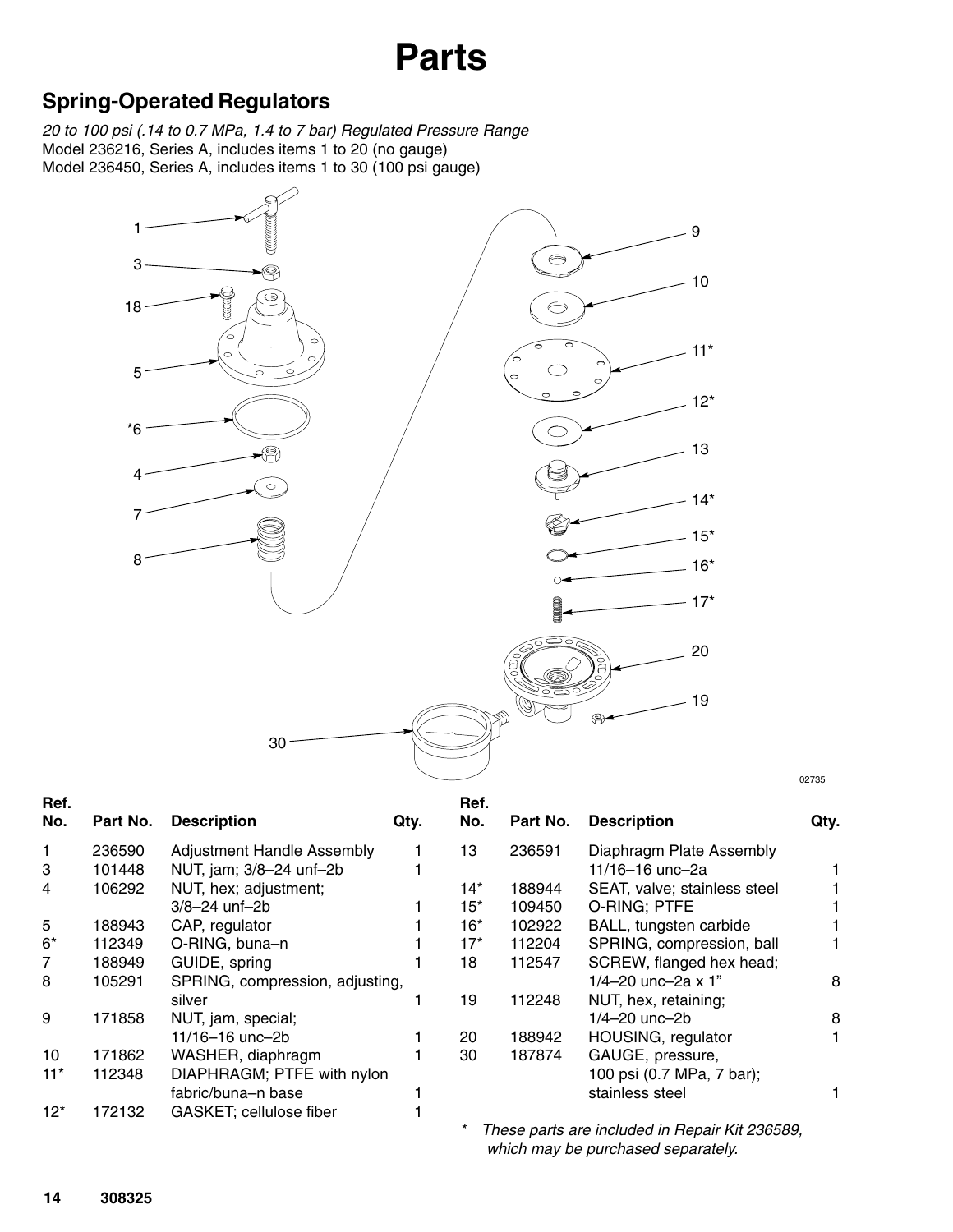# **Parts**

## **Air-Operated Regulators**

*3 to 100 psi (.02 to 0.7 MPa, 0.2 to 7 bar) Regulated Pressure Range* Model 238159, Series A, includes items 1 to 20 (no gauge) Model 236281, Series A, includes items 1 to 20, and 30 (100 psi gauge)



**Ref. No. Part No. Description Qty.** 2 189539 NIPPLE, hex 1 4 106292 NUT, hex; 3/8–24 unf–2b 1 5 188943 CAP, regulator 1 6\* 112349 O-RING; buna–n 1 9\* 171858 NUT, Jam, special; 11/16–16 unc–2b 1 10 171862 WASHER, diaphragm 1 11\* 112348 DIAPHRAGM; PTFE with nylon fabric/buna–n base 1 12\* 172132 GASKET; cellulose fiber 1 13 236591 Diaphragm Plate Assembly 1 14*\** 188944 SEAT, valve; stainless steel 1 **Ref. No. Part No. Description Qty.** 15*\** 109450 O-RING; PTFE 1 16\* 102922 BALL; tungsten carbide 1<br>17\* 112204 SPRING. compression. ball 1 SPRING, compression, ball 1 18 112547 SCREW flanged hex head;  $1/4 - 20$  unc- $2a \times 1$ "  $8$ 19 112248 NUT, hex, retaining; 1/4–20 unc–2b 8 20 188942 HOUSING, regulator 1 30 187874 GAUGE, pressure, 100 psi (0.7 MPa, 7 bar); stainless steel 1 *\* These parts are included in Repair Kit 236589,*

*which may be purchased separately.*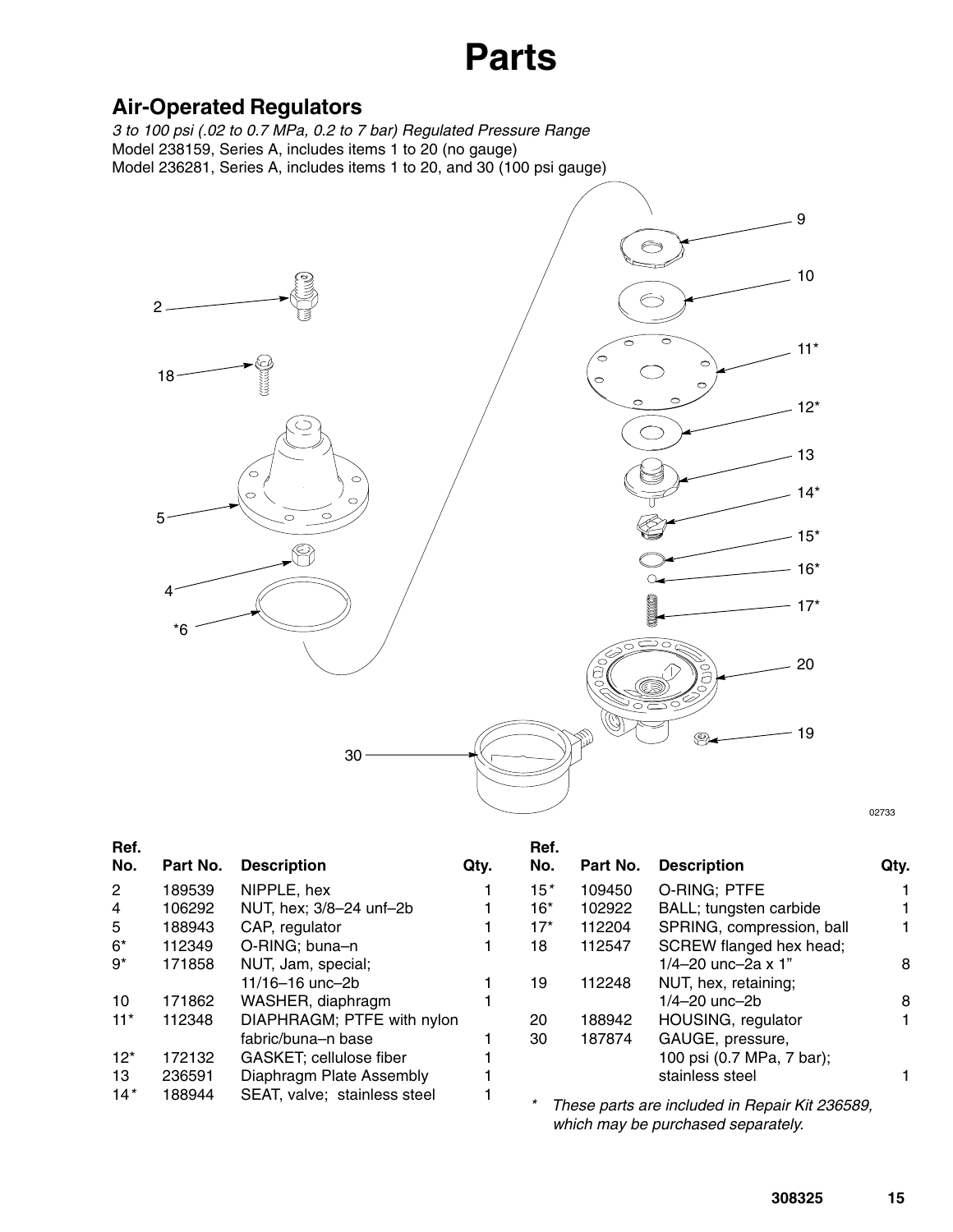# **Repair Kits**

### **Kit No. 236589**

For spring- and air-operated regulators

| <b>Description</b>           | Qty.                                             |
|------------------------------|--------------------------------------------------|
|                              |                                                  |
|                              | 1                                                |
| GASKET; cellulose fiber      | 1                                                |
| SEAT, valve; stainless steel | 1                                                |
| O-RING: PTFE                 | 1                                                |
| SPRING, compression, ball    | 1                                                |
| BALL, tungsten carbide       | 1                                                |
| O-RING; buna-n               | 1                                                |
|                              | DIAPHRAGM; PTFE with nylon<br>fabric/buna-n base |

# **Dimensions**



# **Accessories**

*Use Only Genuine Graco Parts and Accessories*

### **Air Filter, Moisture Separator with Regulators 217075**

*200 psi (1.4 MPa, 14 bar) Maximum Inlet Pressure*

For moisture separation and to separate air regulation to spray gun and fluid regulator. 1/2 npt(f) inlet

With two 0 to 100 psi (0 to 0.7 MPa, 0 to 7 bar) 1/4 npt(m) regulated ports and two 0 to 200 psi (0 to 1.4 MPa, 0 to 14 bar) 3/8 npt(f) unregulated ports

## **Air Regulator and Gauge 206199**

0 to 125 psi (0 to 0.75 MPa, 0 to 8.5 bar) regulated pressure range; 200 psi (1.4 MPa, 14 bar) steel pressure gauge; 1/2 npt(f) inlet and outlet

## **Fitting Kits**

For use when installing the fluid pressure regulator to systems requiring the following material and dimensions.

### **Kit 236609 – stainless steel**

| Part No. | <b>Description</b>               | Qtv. |
|----------|----------------------------------|------|
| 112497   | SWIVEL, union, 3/8-18 npsm x     |      |
|          | $1/4 - 18$ npt                   |      |
| 112494   | NIPPLE, 3/8-18 npsm x 1/4-18 npt |      |

### **Kit 236610 – metric – stainless steel**

| Part No. | <b>Description</b>               | Qtv. |
|----------|----------------------------------|------|
| 112498   | SWIVEL, union, 3/8-19 bspt x     |      |
|          | $1/4 - 18$ npt                   |      |
| 112495   | NIPPLE, 3/8-19 bspt x 1/4-18 npt | 1.   |

### **Carbon Steel Adapter Fittings**

| Part No. | <b>Description</b>               | Qtv. |
|----------|----------------------------------|------|
| 157705   | SWIVEL, union, 3/8-18 npsm x     |      |
|          | $1/4 - 18$ npt                   |      |
| 183461   | NIPPLE, 3/8-18 npsm x 1/4-18 npt |      |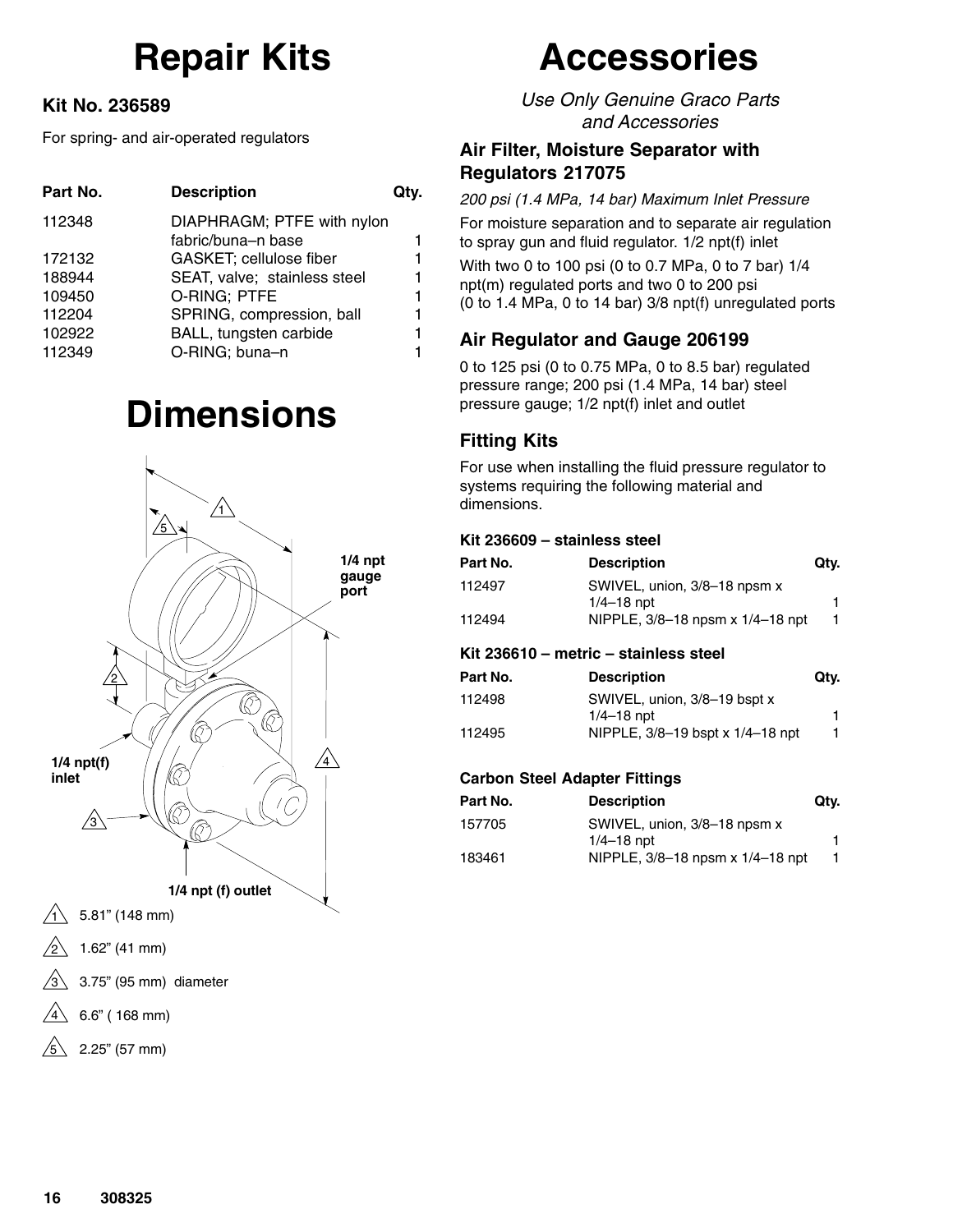# **Technical Data**

| <b>Wetted Parts</b> | acetal resins, PTFE,                     |
|---------------------|------------------------------------------|
|                     | tungsten carbide, 304 and 316 series     |
|                     | stainless steel, 17-4 PH stainless steel |
| Weight              |                                          |
| Model 236081        |                                          |
| Model 236216        |                                          |
| Model 236281        |                                          |
| Model 236449        |                                          |
| Model 236450        |                                          |
| Model 238159        | 1.39 lb. (0.63 kg)                       |
| Model 241976        |                                          |
|                     |                                          |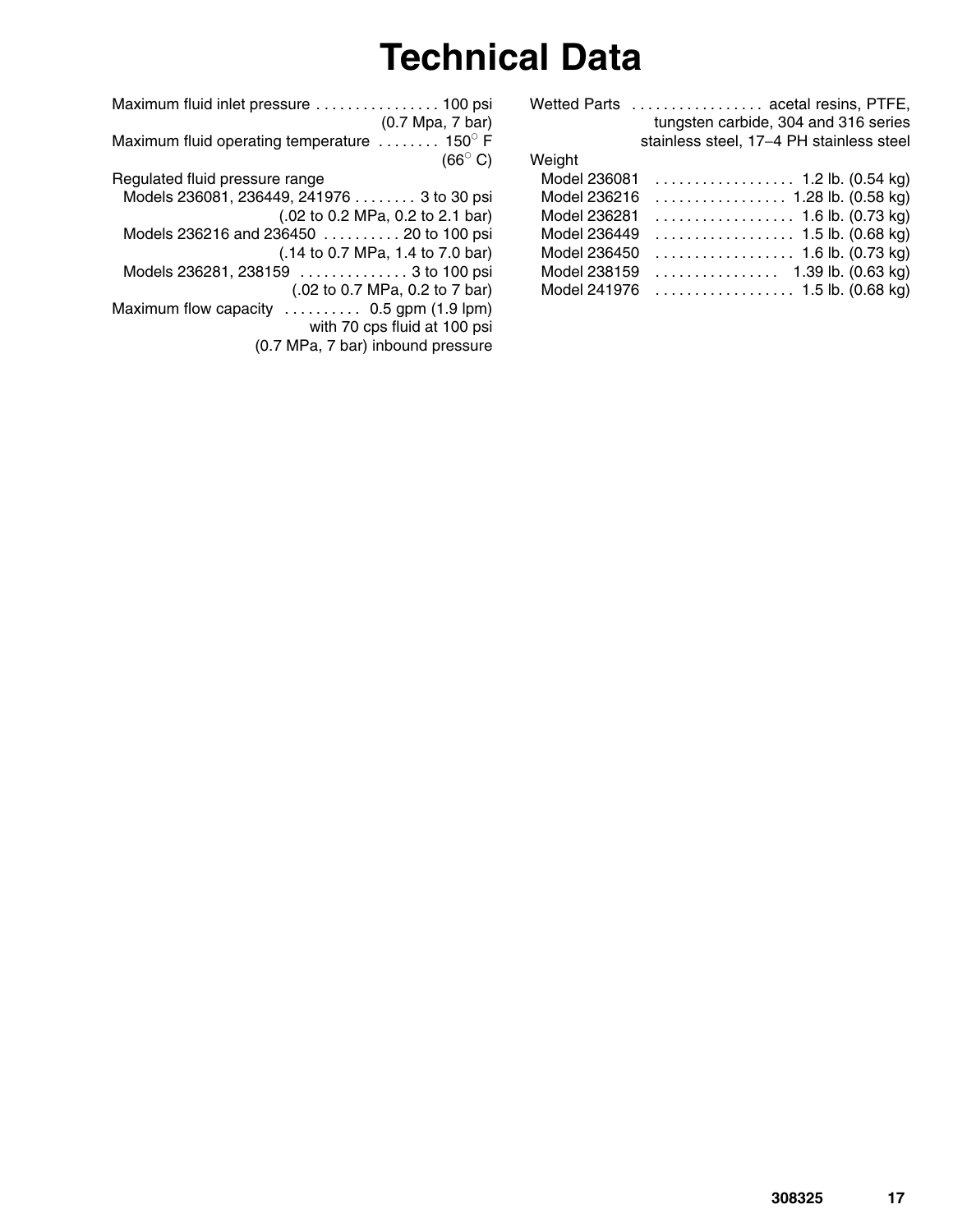# **Performance Charts**

**Model 236081, 235449, 241976**



#### **Model 236216, 236450, 236281, and 238159**

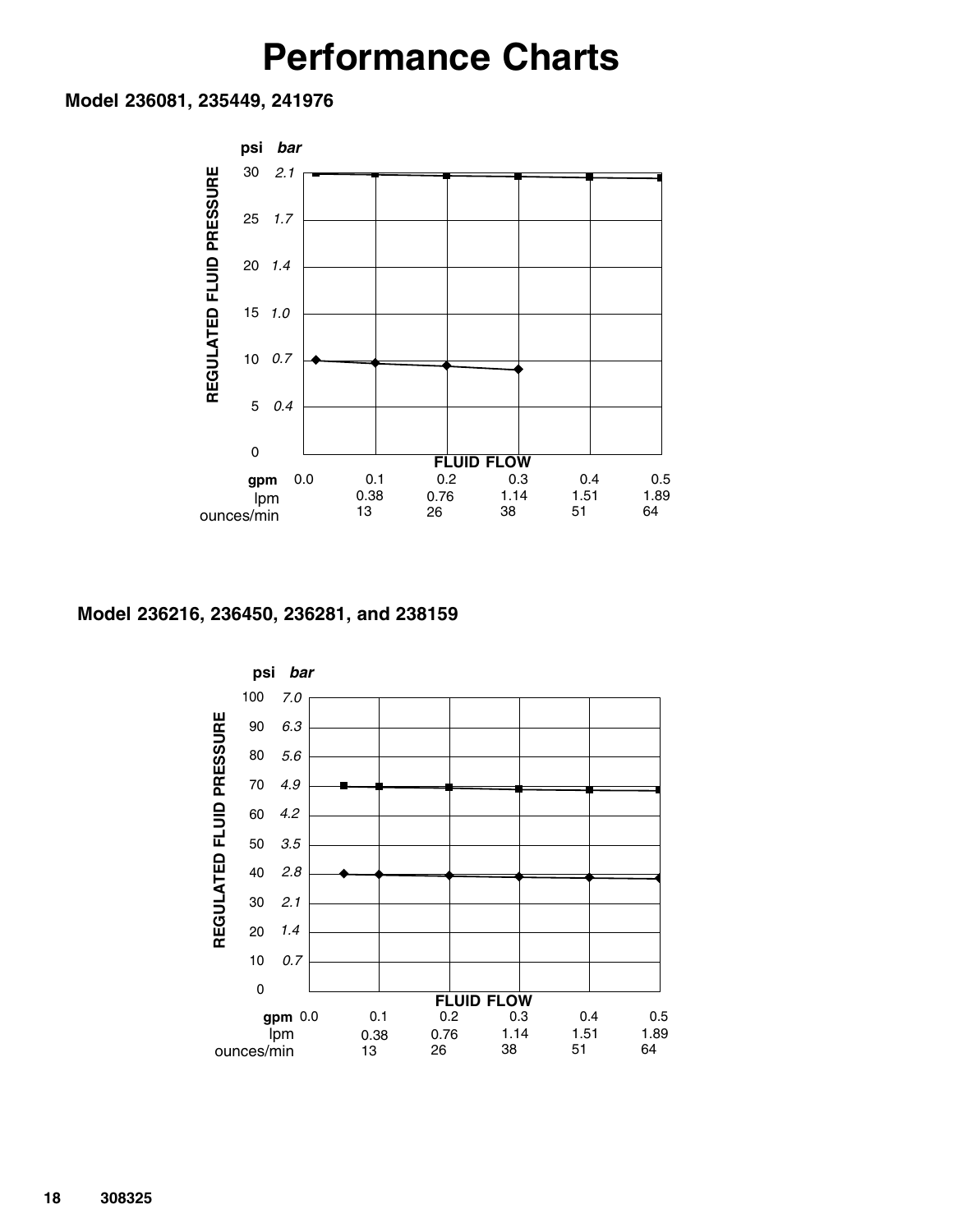|  | - |
|--|---|
|  |   |
|  |   |
|  |   |
|  |   |
|  | — |
|  |   |
|  |   |
|  |   |
|  |   |
|  |   |
|  |   |
|  |   |
|  |   |
|  |   |
|  |   |
|  |   |
|  |   |